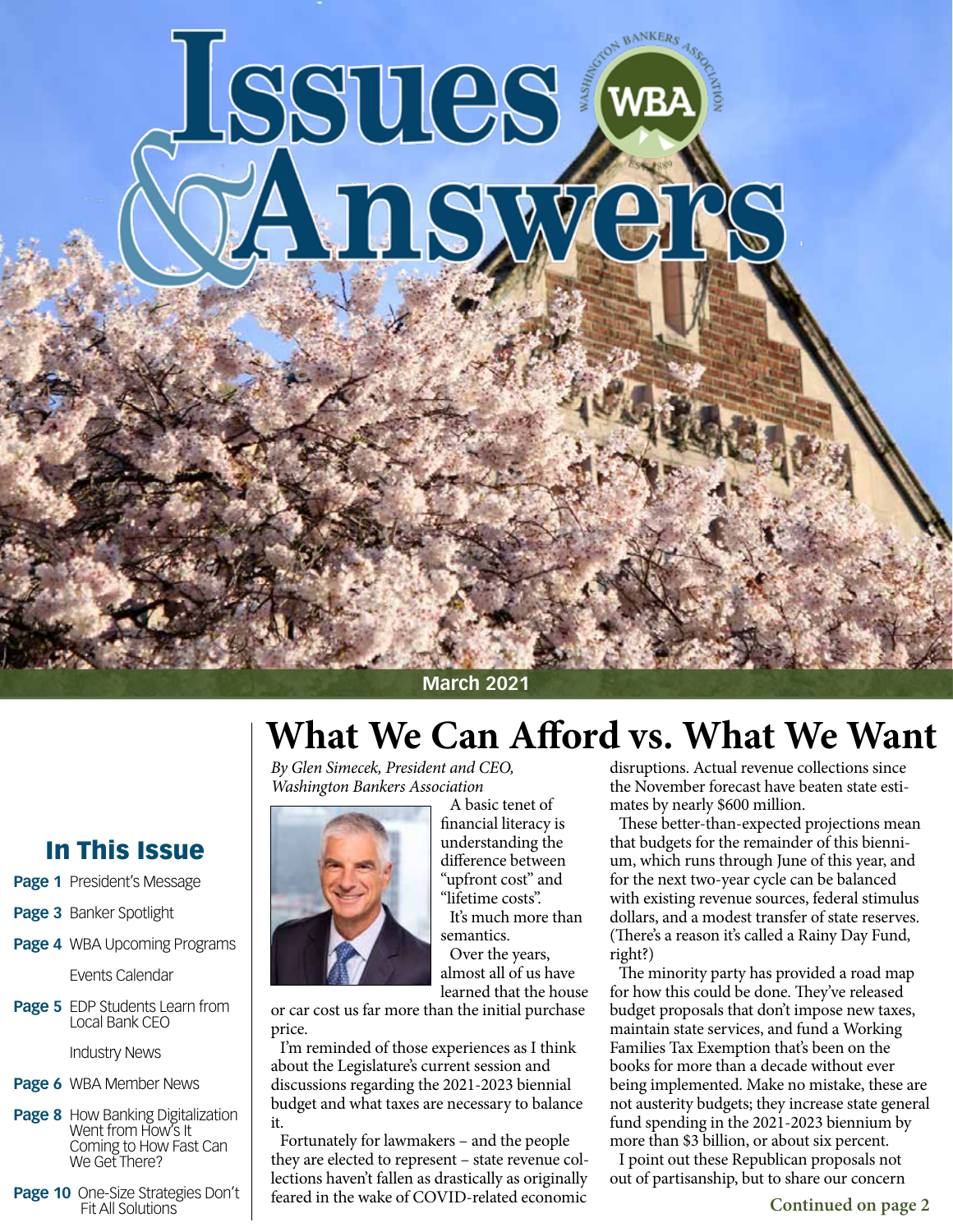

# Issues & Answers – March 2021

*The official publication of the Washington Bankers Association is sponsored by Harland Clarke and WBA Professional Services*

# **WBA Staff**

Glen Simecek, President & CEO (206) 447-1700, glen@wabankers.com

Liz Wilson, EVP & Chief Operating **Officer** (206) 344-3495, liz@wabankers.com

Kyle Hayden, Senior Accountant  $(206)$  344-3476, kyle@wabankers.com

Katherine Nyerick, Program Manager (206) 344-3484, katherine@wabankers.com

Duncan Taylor, Director of Membership & Operations (206) 344-3492, duncan@wabankers.com

Sherry Krainick, Operations Specialist (206) 447-1700, sherry@wabankers.com

Megan Managan, Director of Communications & Government Relations (206) 344-3472, megan@wabankers.com

#### **2020-2021 Board of Directors**

**Chair:** Joe Kiley, President & CEO, First Financial Northwest Bank

**ABA GR Committee Representative:** Mark Mason, President & CEO, HomeStreet Bank

**Immediate Past Chair:** Jon Jones, CEO, Washington Business Bank

**Secretary/Treasurer:** Brent Beardall, President & CEO, WaFd Bank

**Education Committee Chair:** Steve Politakis, CEO, Kitsap Bank

**WBA PROS Chair:** Ken Johnson, EVP/Operations, Banner Bank

**ABA Community Bank Council Rep:** Eric Pearson, President & CEO, Community First Bank

#### **Directors**

Jay Coleman, SVP & Regional Credit Officer, KeyBank

Jeff Deuel, President & CEO, Heritage Bank

Jack Heath, President & COO, Washington Trust Bank

Susan Horton, Chairman, President & CEO, Wheatland Bank

Brian Mulvaney, Market President, Union Bank

Greg Oakes, President & CEO, Cashmere Valley Bank

Gail Rasmussen, Commercial Banking Cross Segment Leader, Wells Fargo

Laurie Stewart, President & CEO, Sound Community Bank

Clint Stein, President & CEO, Columbia Bank

Dave Swartley, SVP/Managing Director State Government Relations, U.S. Bank

**Contact Us** Contact the Washington Bankers Association at 601 Union Street, Suite 1720, Seattle, WA 98101

> Call us at (206) 447-1700 and visit us on the web at www.wabankers.com.

#### **Connect With Us**

Connect with the WBA online by following us on our social media accounts.

# *On the Cover*

Cherry blossoms abound each spring along with Quad at the University of Washington's main campus in Seattle. *Photo courtesy nmkef/ flickr.com*

# **Continued from page 1**

regarding the implications for business and our state's competitiveness if this approach isn't taken. Rather than developing a comprehensive plan to maintain the highest-priority services to the people of the state, too many lawmakers are taking a "we can do everything" approach and pushing for new taxes that will inevitably discourage job-creation or investment.

New taxes enable the creation of new spending programs that quickly become the baseline for future budgets. Each program boasts its built-in and vocal constituency, making it even harder for lawmakers to adjust spending in the future when the economy and state revenue collections inevitably slow down.

We cannot allow today's rosier revenue expectations to lull the Legislature into a false sense of security regarding the overall health of the state economy. Federal stimulus dollars have helped prop up sales tax collections – for now. Washington is also fortunate to have many knowledgeable workers able to work remotely who continue to buy things like new cars and homes, driving up sales and real estate tax collections.

But that doesn't change the fact that major employment sectors like restaurants and hospitality have been decimated by the pandemic and will need additional assistance. Or the fact that many of their workers are now unemployed, in arrears on their rents, and placing added financial pressures on landlords trying to cope with an eviction moratorium. Or the fact that commercial buildings will almost certainly experience higher vacancy rates as some tenants fail and others increase the percentage of their employees working remotely.

In short, we should expect large swaths of our economy to remain fragile for the foreseeable future.

That's why I get nervous when I hear the broad range of new taxes lawmakers are considering.

A capital gains tax, a revised and increased estate tax, a wealth tax, an employer compensation or head tax, carbon tax, a sugary beverage tax, eliminating the first mortgage interest deduction for lenders – the list is long and varied.

Serious questions can be raised about most, if not all, of these taxes. Isn't a capital gains tax just a form of income tax? Is taxing employment and employee compensation the best strategy in a period of economic recovery? Why make mortgage lending more expensive when you're concerned about housing affordability?

The reality is that there is no state budget crisis. State revenue collections continue to grow, though not as rapidly as some would like. And our tax structure, one that so many like to criticize, has allowed Washington to weather the storm better than many states, providing enough revenues to maintain core state services for those who rely upon them.

Legislators looking to further expand state programs may tell themselves that we all can pay more in taxes. But the question they should be asking is, can we afford to?

# **READY TO LEARN?**

Get the latest on WBA events online at www.wabankers.com/calendar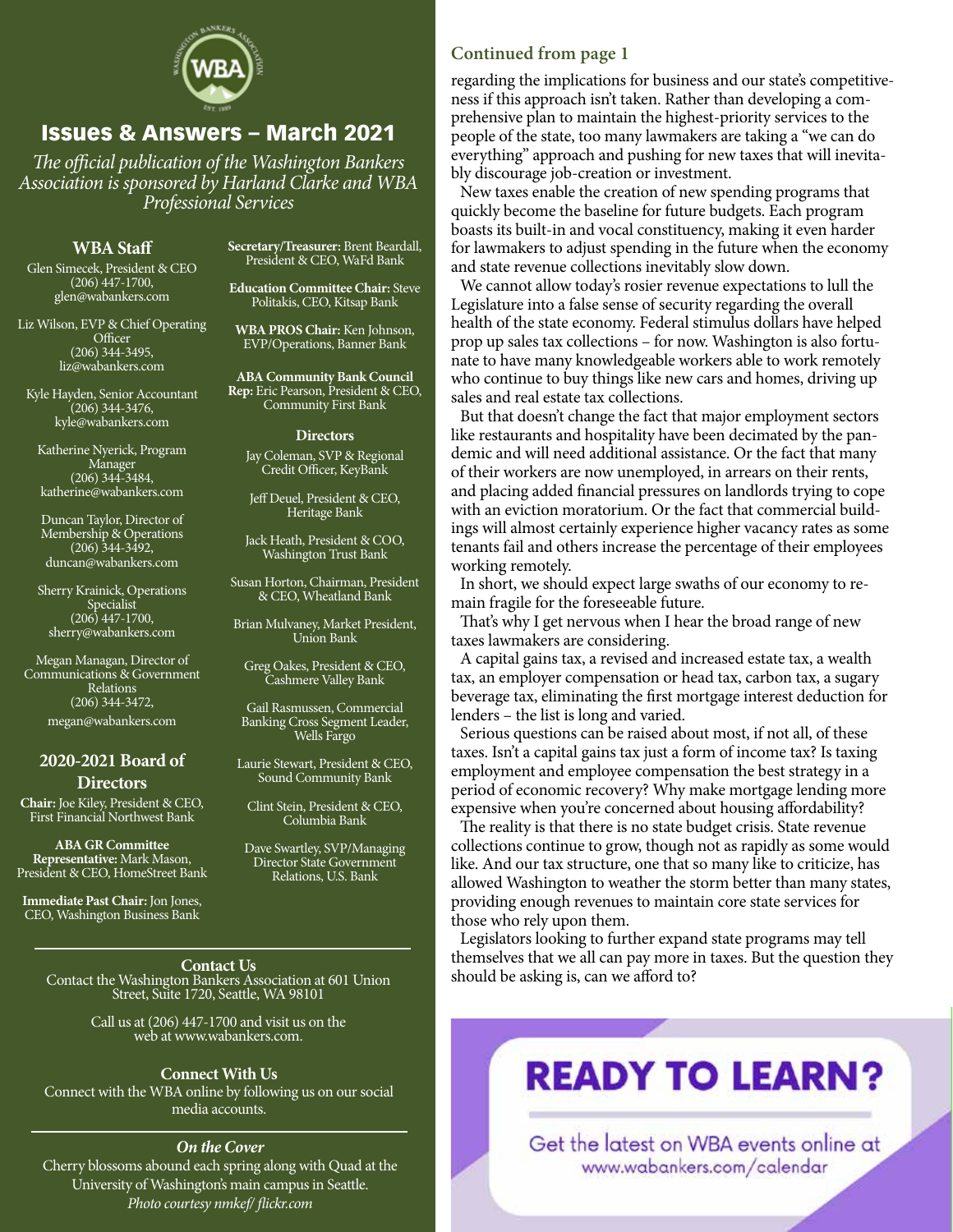# **Banker Spotlight: Tasha Feagan**

*Periodically we profile a Washington banker. If you have a banker you would like to spotlight, please contact Megan Managan at megan@wabankers.com.*



# **How did you get started in the banking business?**

Like many other bankers, I didn't set out to be a banker. Instead, I fell into the job and ultimately fell in love with the world of banking. Before banking, I managed a small money service business. Part of my job was to make deposits at a bank branch near my home. Because I did this six days

a week, I began developing relationships with the staff and management from that bank. As soon as they had a banker position available, they worked hard to recruit me, and so many years later, I am grateful they did!

# **What advice would you give to someone who is considering a career in banking today?**

Banking is an amazing industry with unlimited potential for career growth with various career paths. New bankers can work in a variety of different departments and gain experience in just about any field within the finance industry. To name just a few departments within one bank, you have operations, lending, small business, legal, accounting, quantitative analysis, facilities, information technology, security, leadership development, HR, or training…the list goes on. Banking is truly the place to be for a lifelong career.

# **If you were to thank one person for helping you become the person you are today, who would it be and what did they do?**

I could certainly say my mother or father, my husband, or another family member, but if I am being truly honest, I had a wonderful mentor and manager somewhat early in my banking career. She taught me about professionalism, grace, humor in the workplace, consistency, and building relationships. She saw potential in me and actively put me in positions to grow and shine. As a leader, I follow her example every day. Thank you, Julie.

# **How are you involved in your community?**

I've had the pleasure of volunteering with several organizations; however, my favorite volunteer opportunity is building homes for Habitat for Humanity. There is nothing quite like working on a home side-by-side with the future homeowner. Since COVID, my time volunteering has been limited so I've recruited my husband and two boys to grab some gloves and trash bags to join me in river clean-up. We often leave with 2-3 bags of garbage each time and a new feeling of pride and achievement.

# **Why do you take time from your busy schedule to volunteer?**

Volunteering my time brings me joy and a sense of accomplishment. Volunteering my time also sets a good example for my children to follow as they approach their teenage years and on to adulthood.

# **How has your involvement with the WBA helped you advance your career?**

As a 2014 graduate of the WBA's Executive Development Program, I can easily say the experience was invaluable. While in the program, I was promoted to a senior leadership role where I was blessed to work with amazing team members. I enjoyed my time in the role and with what I learned; I became a more competent and effective leader for my team. The EDP also prepared me to work with executives, senior leaders, and commercial bankers as I could better interpret and speak the language.

# **What do you do for fun when you're not in the office?**

As a mother of two boys (13 and 11) we all spend a lot of time playing board games, video games, watching movies, taking hikes, going camping, swimming, and kayaking when the weather is nice.

**Day Job:** Senior Learning Consultant at First Interstate Bank

**Success is:** Doing something you enjoy and excelling so much at that thing you enjoy doing that you lift others up and allow them to rise higher than you.

**Defining Life Moment:** In 2016, I survived a stroke and as a young wife and mother, it was quite a shock. After recovering from the stroke, I changed my career path from retail banking to people development. Since then, I have found a true passion for strategy, growth, learning, leadership, and development.

# **2021 VIRTUAL EMERGING LEADERS CONFERENCE MARCH 23-24**



Register online at www. wabankers.com/elc/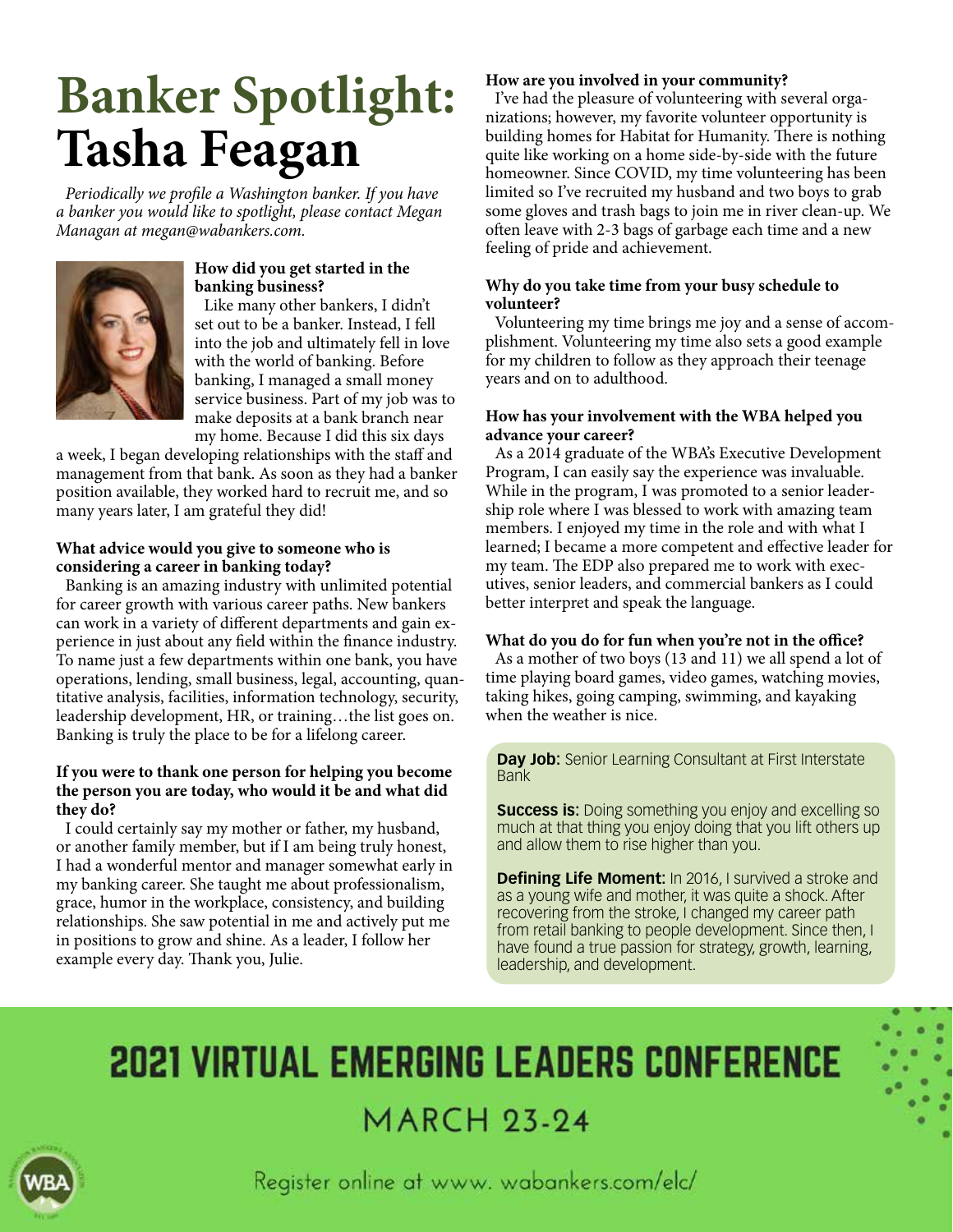# **Plan for Advancement with WBA Upcoming Events** *Virtual Understanding Banking Performance Program Begins in May*

Bankers in executive roles understand how the bank not only builds the bottom-line but the strategic maneuvers and policies that will help the organization get to where it needs to be. Understanding the way a bank grows a balance sheet and ratios applied to the portfolio is critical to advancing in the industry.

To help bankers build these skills, WBA is launching our **Virtual Understanding Bank Performance** program this May. This eight-session program will help bankers learn to assess and analyze a bank's financial performance using real data from a model bank, as well as their own. Students will become familiar with balance sheets, income statements and learn how to apply key performance metrics to data in those documents. The program will finish with students putting into practice what they've learned in a capstone project.

Space for the program will be limited to ensure high-level interaction with instructors and fellow students.

"The knowledge I gained from attending the **Understanding Bank Performance** class has helped me engage more in strategic discussions, ask better questions, and more easily relate our daily operations to financials," said Erin Nicolaus, EVP and Chief Human Resources Officer at Sound Community Bank. "The virtual class was well run and provided several ways to interact with peers. The course materials were helpful to increase my grasp of concepts and the breakout groups provided supportive discussion. I highly recommend to both new and established banking professionals."

For those looking at other ways to build their skills, WBA is offering two other Development Programs this spring, along with our slate of virtual conference.

Starting on April 28, we'll be offering a virtual session of the **Management Development Program**, while the virtual **Commercial Lending Development Program** will begin on April 8. Both programs are designed to help students build strong foundations in their core areas of the bank, and prepare bankers for new responsibilities.

Many students of our 2020 virtual programs found the format to be highly effective. One MDP graduate said: "I thought the structure of the virtual classes was very well put together. The speakers of every session were extremely knowledgeable and provided great advice for up-and-coming bankers."

This spring's conferences also offer bankers a way to stay connected to the latest industry updates. On March 2-3, we will host the **Virtual Senior Credit Conference**, featuring two half-days of sessions relating to credit. Sessions will include an update from ABA's Dan Martini on the latest round of PPP, including what banks need to know going forward through 2021 about the program, and other SBA programs, as well as a regulatory panel with Shannon Tushar, chief of examinations for Washington's Department of Financial Institutions.

The first-ever joint **Virtual Marketing & Retail Conference** will be held March 17-18, featuring a keynote session by Debra Jasper on ways to effectively do business in a virtual world. Amber Farley, with Financial Marketing Solutions, will speak on social media, while Joe Micallef will discuss ways banks can engage their customers during difficult times. The conference also features breakout sessions specifically created for marketers and retail bankers.

The **Virtual Emerging Leaders Conference** will be held on March 23-24. The conference focuses on leadership and ways emerging leaders can not only stay engaged with their peers, and direct reports, but ways to lead in a virtual environment.

On May 25-26, WBA will host a virtual **Education/Human Resources Conference**, focusing on how the pandemic has impacted the industry and what training and education professionals need to know. Sessions will cover how banks can update their procedures and plans to fit with the new normal.

We will host the second annual **Virtual Fintech Conference** on June 16-17. This event features all of the various ways that technology and banking intersect and opportunities for new partnerships.

The **2021 Virtual Bankers Convention** will be cosponsored by the Oregon Bankers Association on July 14-16.

In the fall, bankers can choose from the Credit Analyst Development Program or the Retail Branch Manager Development Program. The Northwest Agriculture Conference, Northwest Compliance Conference, Women in Banking Conference, and Bank Executive Conference are also slated for fall and early winter.

*Please visit the WBA website at www.wabankers.com for more information about registration for any of our upcoming fall programs.*

Events Calendar **March 2-3** – Virtual Senior Credit Conference **March 17-18** – Virtual Marketing & Retail **Conference** 

**March 23-24** – Virtual Emerging Leaders Conference **April 8** – Virtual Commercial Lending Development

Program

**April 28** – Virtual Management Development Program **May 25-26** – Virtual Education/Human Resources **Conference** 

**June 16-17** – Virtual Fintech Conference **July 14-16** – 2021 Virtual OBA/WBA Bankers

Convention

*\*Classes and conferences will be virtual unless otherwise noted. To register or to learn more about any of the listed events, please visit www.wabankers.com/calendar.* 



# **STAY CONNECTED THIS LEGISLATIVE SESSION**

Sign-up for the weekly Legislative Update e-newsletter by contacting megan@wabankers.com.

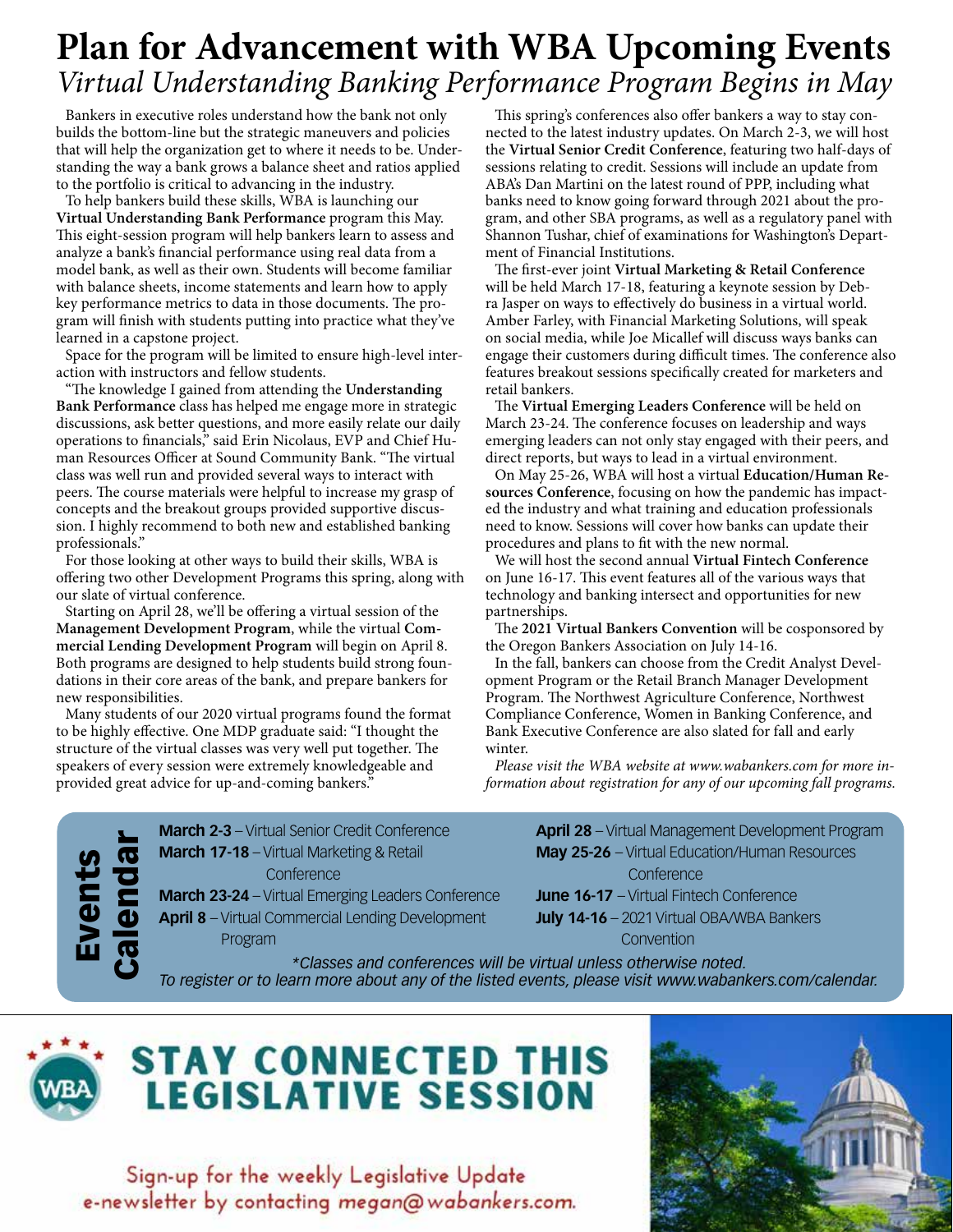# **2021 EDP Students Learn from Local Bank CEO**

In late January, 39 students from 12 banks throughout the Pacific Northwest began the year-long Executive Development Program.

After covering the basics of the banking industry and setting the stage for the rest of EDP in January, students then dove into credibility and ethics in early February, before tackling management and leadership for a new era at the end of February.

Instructor Jackson Hataway, senior vice president of marketing, communications, and member services at the Missouri Bankers Association, hosted a discussion with Lori Drummond, president & CEO of Olympia Federal Savings & Loan.

Drummond shared how she began her career as a receptionist at the bank and transitioned to a variety of roles before ultimately taking the helm of the bank. She said she learned very early in her career the value of mentors and that when a company treats employees well when they are willing to go the extra mile.

"Mentorship is so important," she said explaining that asking for help or to learn about an area someone may know less about isn't a weakness; it's a strength to recognize the need for



#### extra support.

Drummond also told the students that she believes helping others is a crucial part of any leader, whether or not someone holds a leadership title. She said that volunteering and working in the community not only helps people learn valuable skills but "it's good for you, your company, and the community".

As a longtime supporter of the EDP and other WBA programs, Drummond said she believes in the program because she's seen how well it works.

She said graduates of EDP at OlyFed have greater communication and elevated awareness of how the bank functions. She encouraged this year's students to share their knowledge with their teams.

She also encouraged the students to continue to be lifelong learners, something that is an important core value at OlyFed. Drummond said pushing the envelope on their learning and participating helps bankers learn more about the industry and build their careers.

# **Industry News**

#### **New Hires**

Jeff Sterken Credit Administrator and Finance Manager at Mountain Pacific Bank

Alexandra Follet Customer Experience and Product Strategy Specialist at First Federal

Jon Stewart Vice President and Branch Manager at Coastal Community Bank

Amy Row Commercial Loan Officer at Sound Community Bank

Cody Brunker Commercial Loan Officer at Sound Community Bank

Lisa Marie Warren Residential Loan Officer at Sound Community Bank

Nick Anderson Vice President and Senior Relationship Manager at Banner Bank

Kari Calderon Loss Mitigation Operations Manager at HomeStreet Bank

Scott Dirksen Financial Advisor at Peoples Bank

#### **Promotions**

Mele Miller Senior Relationship Manager and Vice President Community Development Lending and Invest- ments at KeyBank

Bob Beall Assistant Vice President and Lending Compliance Supervisor at Sound Community Bank

Dena Marlett-Lopez Assistant Vice President and Hub Branch Operations Manager at Sound Community Bank

Meghan Dort Vice President and Residential Loan Officer Team Lead at Sound Community Bank

Gary Stand President of Washington Division at Northwest Bank

Scott Higgins

Vice President and Senior Commercial Loan Officer at Sound Community Bank

Chuck Turner Executive Vice President and Chief Credit Officer at Sound Community Bank

Kevin Geister Vice President and IT Officer at Kitsap Bank

Marlo Desser First Vice President, Construction and Appraisal Supervisor at First Federal

Derek Thornton Executive Vice President and Chief Financial Officer at Peoples Bank

Kamyar Monsef Executive Vice President and Chief Retail Banking Officer at Peoples Bank

Aldi Kllogjeri Senior Vice President and Commercial Banking Officer at Peoples Bank

Drew Smith Senior Vice President and Commercial Banking Officer at Peoples Bank

Erin Sclegel Senior Vice President and Commercial Banking Officer at Peoples Bank

Grant Hauber Senior Vice President and Commercial Banking Officer at Peoples Bank

Melissa Siv Vice President and Retail Branch Manager at Peoples Bank

Tiffany Blair Vice President and Retail Branch Manager at Peoples Bank

Ria Van Weerdhuizen Vice President and Retail Branch Manager at Peoples Bank

April Emry Vice President and Retail Branch Manager at Peoples Bank

Todd Gainey Vice President and Business Banking Relationship Manager at Kitsap Bank

*Have Industry News to share with WBA? Email megan@wabankers.com or call (206) 344-3472.*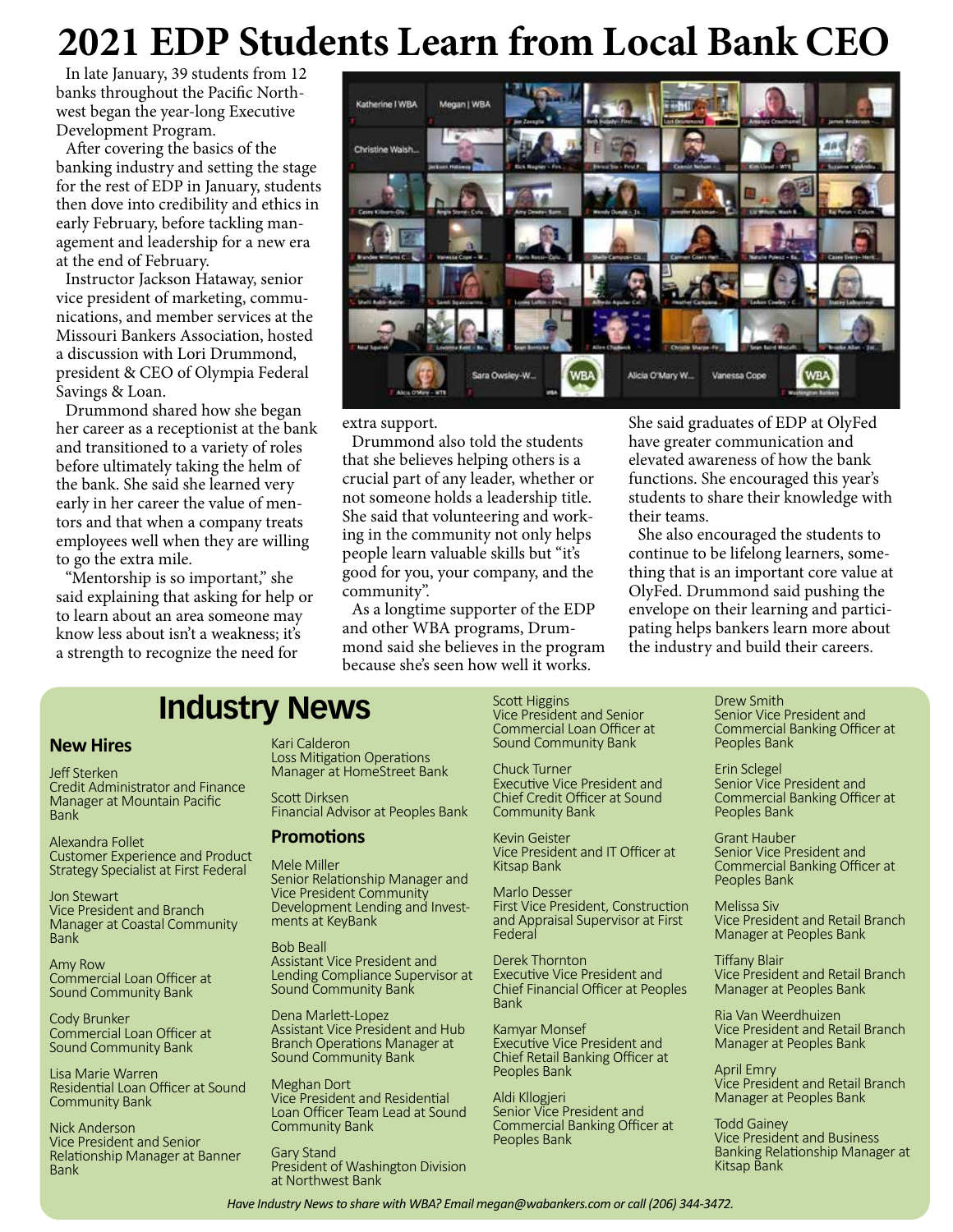# WBA Member News



# **Olympia Federal Employee Honored with Master Builder Award**

In 2021, the Olympia Master Builders announced Barbara Whitlow earned two awards. She was named the winner of both the President's Award and Norman A. Paulsen Memorial Service Award.

Whitlow, AVP/residential real estate relationship manager, was honored for her work with the organization and the community over the last several years.

"These two awards are OMB's most esteemed honors and there is no one more deserving of this recognition than Barbara," said Lori Drummond, president & CEO of OlyFed.

Whitlow served as chair of the OMB's Tour of Homes, and in 2020 established a virtual event featuring a dozen home sites with a section dedicated to highlighting community partners like South Puget Sound Habitat for Humanity and Homes First.

Whitlow helped establish OlyFed's green lending program and has been instrumental in advocating for affordable housing resources and support.

"I've had the pleasure of working with Barbara my entire career at OlyFed and I've always appreciated her care, concern, and compassion for serving the needs of others," Drummond continued. "Barbara has a heart of gold, which is why she's earned the trust and respect of so many people. She truly embodies the values of OlyFed."

# **KeyBank Supports Urban Impact with Donation**

KeyBank announced in January that it would be supporting Urban Impact with a \$2,500 grant to celebrate Black-owned businesses in the greater Puget Sound area.

# **Kitsap Bank Announces Employee of the Quarter**

In early 2021, Kitsap Bank announced that Jonathan Caum, network administrator II, was named the employee of the quarter for the fourth quarter of 2020.

Caum joined Kitsap Bank in 2017 and was selected for the award by his co-workers who praised him for his outstanding drive, creativity, exceptional teamwork, and eagerness to succeed. His colleagues noted his efforts were critical to the success of launching the Paycheck Protection Program at the bank.

"Jonathan is a valuable employee; his hard work and dedication make him a valuable member of the Kitsap Bank team," stated Jackie McVay, senior vice president, and chief information officer. "We're very pleased to recognize Jonathan's excellent performance with this well-deserved award."



# **North Cascades Bank Donates to Wellness Place**

Early in 2021, North Cascades Bank announced it would be making a \$2,500 donation to Wellness Place in honor of a former employee.

The bank donated in memory of co-worker and friend Jody Steele who died of cancer. Wellness Place offers support and free resources to individuals, families, and caregivers through their cancer journey.



# **1st Security Bank of Washington Donates to Northwest Life Center Food Bank**

In mid-January, 1st Security Bank of Washington's Elma branch donated to the Northwest Life Center House of Prayer Elma Food Bank.

The Center hosts a food bank twice a month for community members in need.

# **Seattle Bank Partners with College Success Foundation to Support Underserved Students**

In early February, Seattle Bank announced a new partnership with College Success Foundation (CSF) to benefit students and families throughout the region.

CSF serves the underserved, including young people from low-income families, foster youth, and first-generation students. Seventy-one percent are students of color.

"We believe that a thriving community needs strong partnerships and collaborations with the business sector," said John Blizzard, president & CEO of Seattle Bank. "When we thought about our community and the impact we wanted to achieve through our corporate citizenship, the obvious choice was to partner with CSF. Helping students with immediate needs worsened by the COVID-19 financial crisis was the first step and supporting the pursuit of their academic dreams is a longer-term investment in both them and our communities."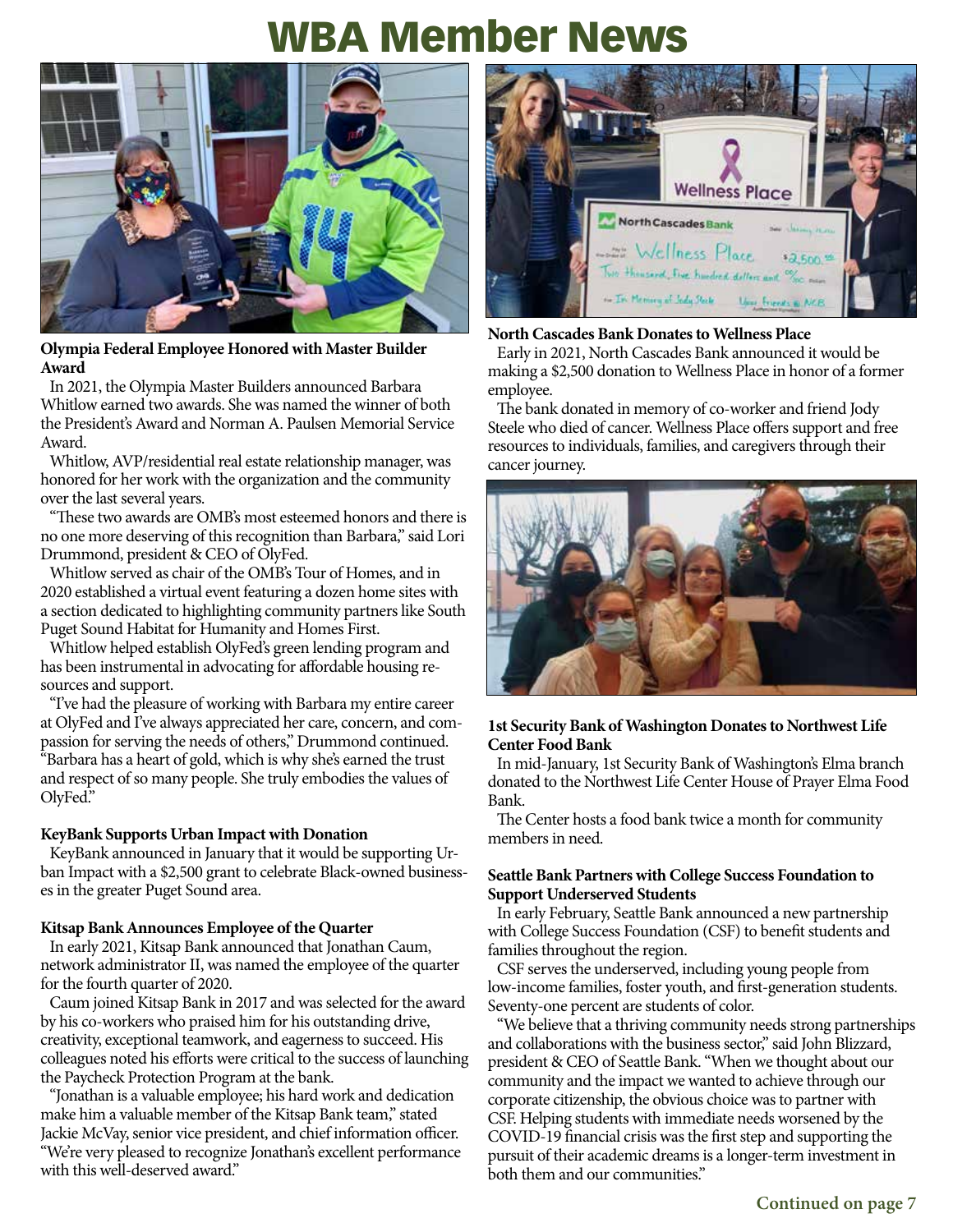# **Continued from page 6**

The partnership will help with CSF's COVID-19 student support fund, which quickly responds and meets the urgent needs of students and their families with food, housing, transportation assistance, and more. It also will create the Seattle Bank Scholarship, which is a four-year scholarship to help students overcome financial barriers to attending college. The partnership will also launch the Seattle Bank Internship for college juniors interested in business.

"We need more companies like Seattle Bank in our community," said James Dorsey, president & CEO of College Success Foundation. "They diligently considered the challenges our students face along with the talents and resources they could provide and created a holistic partnership to benefit our community in many different ways. We look forward to growing this partnership over time to help improve educational equity for low-income students."

#### **Pacific Crest Savings Bank Hosts Toys for Tots Drive**

Over the holiday season, Pacific Crest Savings Bank hosted a donation drive for Toys for Tots, which collects toys during the holidays to give to underserved children.

In 2020, the bank collected more than 60 toys, books, and games for the organization.





# **HomeStreet Bank Donations Laptops to InterConnection**

With most children in Washington still attending school remotely, HomeStreet Bank donated 220 laptops no longer needed to InterConnection, a nonprofit which refurbishes them and distributes them to students in need of new technology.

Along with the laptops, the bank also donated \$1,000 to help with the costs of preparing the laptops for their new owners.

# **Washington Trust Bank Partners with Brays Coffee for Giveaway**

In late January 2021, Washington Trust Bank announced it was partnering with Brays Coffee near the bank's Smokey Point location for a special morning coffee giveaway.

Anyone who stopped by the coffee shop at a certain time was eligible for the giveaway thanks to the bank.

# **Olympia Federal Savings Announces Employee of the Quarter**

Olympia Federal Savings announced that Rebecca Bonneville, loan officer in the Belfair branch, was the bank's employee of the quarter for the end of 2020.

She was selected for her tireless efforts to support the team at the Belfair branch while managing a full portfolio of customer loans and community involvement.

Bonneville is also a board member with the North Mason Chamber of Commerce and chairs the annual Giving Tree event, which provides food and gifts to hundreds of families in need during the holidays.

"Rebecca consistently handles challenging situations and workloads with grace. She never settles for anything less than excellence in her service to our customers and community members," said Lori Drummond, president, and CEO of OlyFed. "Rebecca is incredibly kind and thoughtful and generous in all her actions, demonstrating the tenets of servant leadership in her words and actions."

#### **First Interstate Bank Announces 2020 Giving**

First Interstate Bank announced in mid-February giving totals from 2020.

The bank donated \$5 million throughout the year, committing 2 percent of its net income before taxes to charitable giving.

In total, 965 nonprofits were served, and 66 percent of those tackled poverty and served low-to-moderate income individuals.

The bank helped support 23 mini-banks, which were opportunities for children to save through their local school.

Thanks to the bank's volunteer match program, employees volunteered 18,400 hours in 2020 and contributed \$124,000 toward local organizations.



# **First Financial Northwest Banker Honored by Chamber of Commerce**

In late January, the Bothell Kenmore Chamber of Commerce announced that Ryan Mills, retail relationship manager at First Financial Northwest Bank was the ambassador of the year.



#### **Heritage Bank Employees Volunteer at Emergency Food Network**

Members of the Heritage Bank team volunteered in early 2021 at Emergency Food Network filling break bags for local families.

These bags are filled with kid-friendly snacks and nutritious

staples for families to make meals and are given to students who normally receive reduced-cost lunch or breakfast during the school day.

The bags also included financial literacy information from Junior Achievement of Washington.

# **HomeStreet Bank Announces 2020 Giving Totals**

In early February, HomeStreet Bank announced its annual giving totals for the previous year.

In 2020, the bank's employees volunteered 7,000 hours with 280 different organizations, and the bank donated \$1 million to 200 charities.

The bank also awarded 45 volunteer grants, given to non-profits where employees volunteer in the bank's footprint.

*If you have WBA member news to share, please email Megan Managan at megan@wabankers.com. Submissions are run on a space available basis.*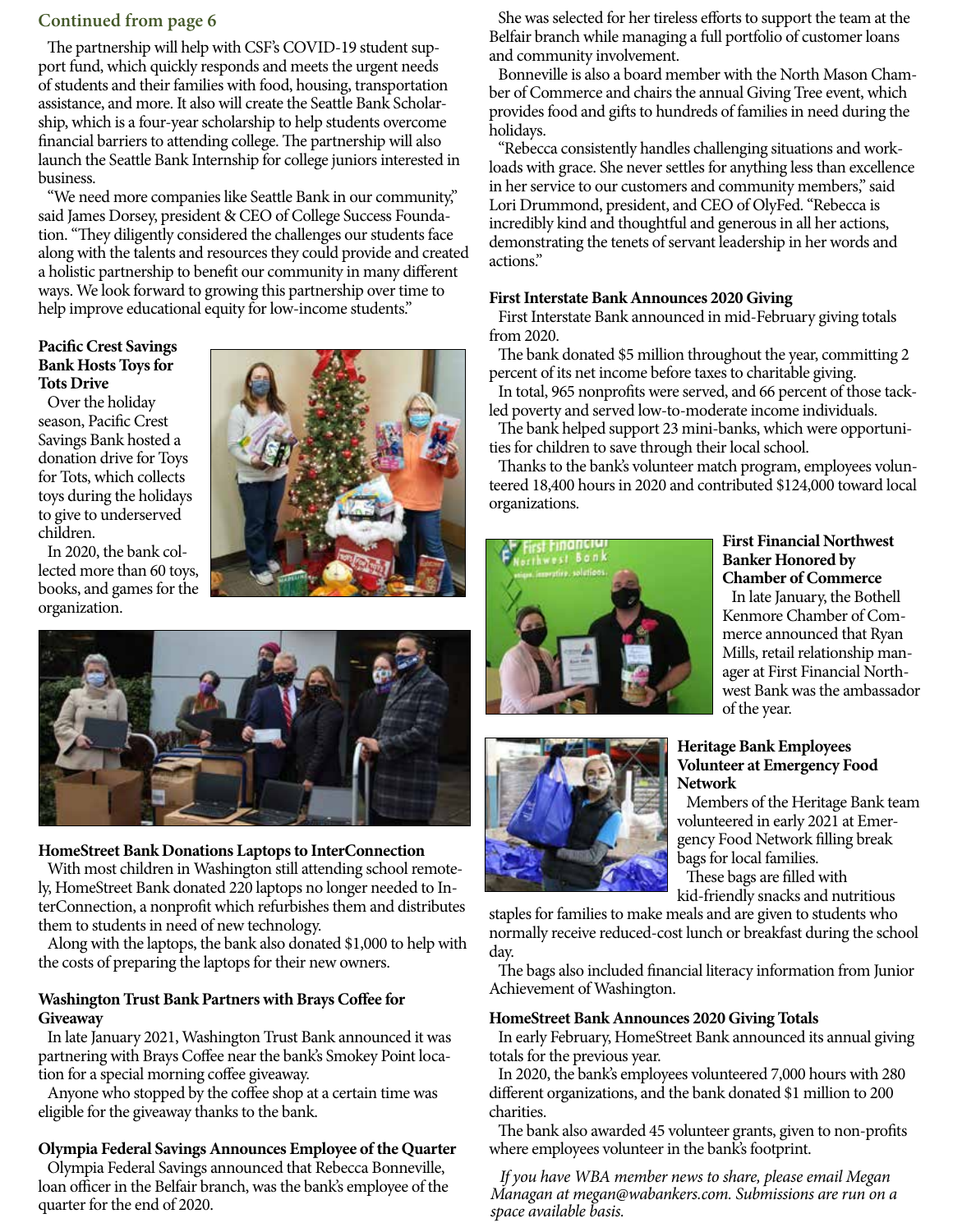# **How Banking Digitalization Went From How's It Coming to How Fast Can We Get There?** WBA Endorsed Vendor: Harland Clarke

*By Jeffery Hassemer, SVP, Marketing, Harland Clarke*



2020 is the year that is unbelievable in every possible way. Recapping it is pointless and redundant. Plus, there's no time. There's no direction to go but forward.

I coach a girls' fastpitch softball team in my spare time. I constantly motivate my players with the classic Billy Sunday quote, "It doesn't matter how well you start if you fail to fin-

ish." I say it often.

So often, they now joyfully complete my rallying cry for me. I'm proud of that. It's now our mantra. It has galvanized our team. And it shows up in our performance on the field, as well as how we're perceived by our competition.

For all of us, whether at work or play, expectations are always high — even when the stakes go up faster than you could turn a bang-bang double play.

On March 13, the game changed for everyone. None more so than for the volatile and emotional financial services industry. But, just knowing it changed isn't enough, especially for an old ball coach like me. I had to know how much and why.

At Harland Clarke, we recently polled banks and credit unions of all sizes and asked them questions about COVID-19's effect on how they conduct business and connect with customers. We received 280 responses.

# **Digitalization just went from warm to red-hot**

Virtually overnight, digitalization went from how's it coming to how fast can we get there? Many institutions regarded digital banking as a low-end, often-overlooked initiative by management.

The need for digitalization was always there. What changed was the transformation timeline, which was drastically accelerated by coronavirus disruption. Many financial institutions saw a huge spike in digital adoption, driving them to adapt and reprioritize their plans. What also changed was the reason for digitalization — the why. Before 2020, digital banking adoption was viewed as a cost-cutting initiative, and not for building a resilient, innovative business model that mitigates attrition and supports growth.

Whether it's finding toilet paper or depositing a check, consumers are unwilling to accept compromise over access and quality of service. The biggest challenge for institutions was and continues to be servicing difficult transactions digitally. Today's consumer wants an end-to-end digital channel experience that reflects their value to their institution.

# **Data has a very personal story to tell**

Don Draper said it best, "Happiness is the moment before you need more happiness." With consumer fragility at an all-time high, what could be more damaging to your brand than loudly announcing to your customers that you have no idea who they are, where they are in their financial journey, and what they need to be happy?

Our survey revealed many financial institutions are dropping the ball at utilizing data to create personalized customer interactions:

• Only 9% of responders highly personalize offers based on customer data as a best practice

• 40% of responders do not use customer data and analytics to enable personalized offerings and interactions

• 34% of responders use name and address information only

The lack of personalization shows. Accenture® reported 79 percent of customers viewed their relationship with their bank as purely transactional. Impersonal. Detached. Institutional.

And it doesn't have to be that way at all.

The game stakes are raised. Personalization is no longer simply name and address. It's not even in the same zip code. Consumers expect more. Winning in marketing is achieved by breaking down internal communication silos to meet customers exactly where they are in their journey, through every channel, with a consistent, connected and personalized message that lets them know you are there for them when they need you most.

# **Making change work**

I don't have a lot of power hitters in my girls' softball

**Continued on page 9**



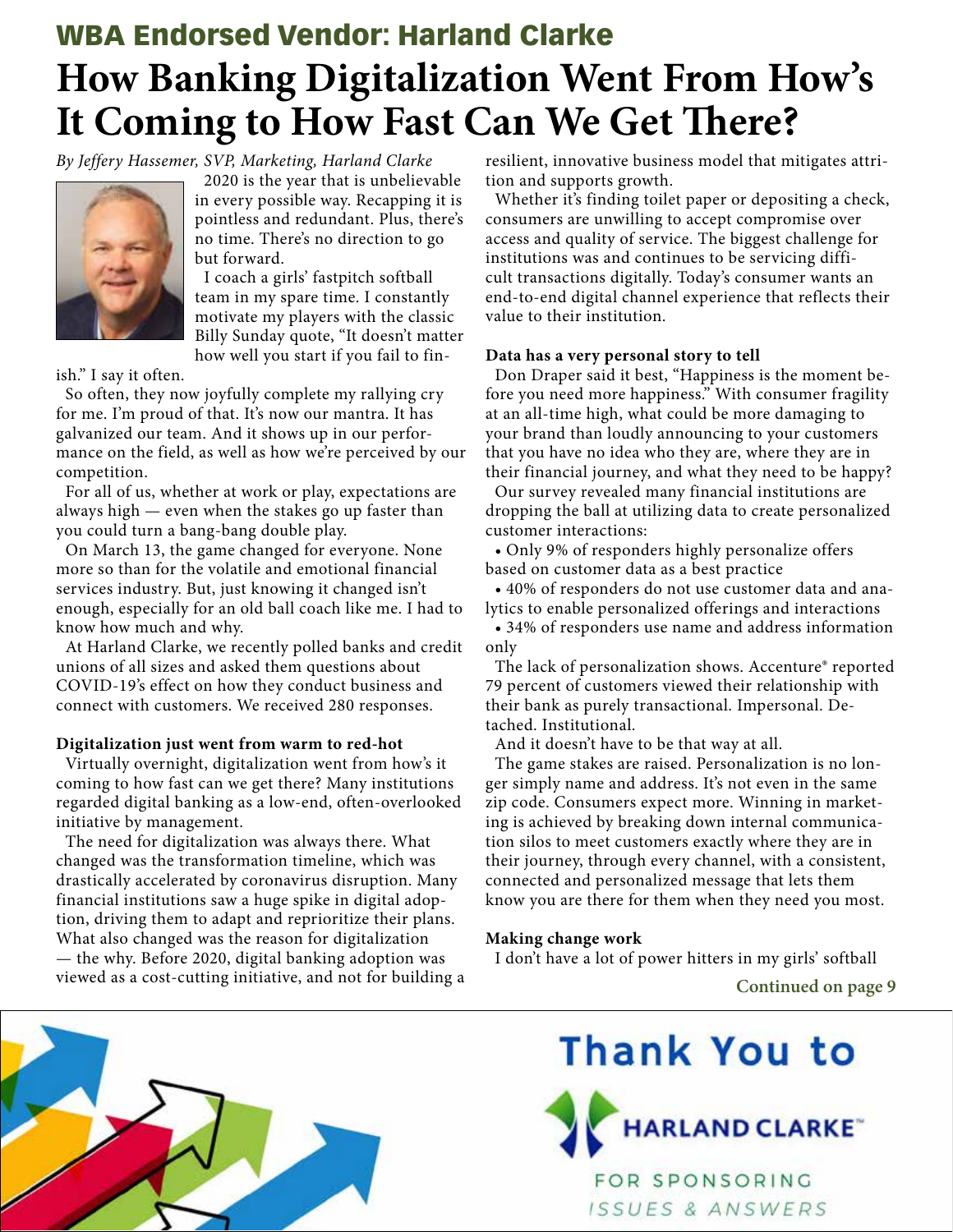# **Continued from page 8**

lineup. We rely on contact, ball placement and speed. Our kryptonite is a muddy infield. So, when an unexpected thunderstorm emerges from a totally clear blue sky, in the middle of a tie game, we need to adapt quickly to an altered playing field. COVID is that unexpected thunderstorm. Working from anywhere is the altered playing field. And now institutions need to create a remote work culture that supports seamless interactions between employees, coworkers and customers and builds business continuity. That's what leaders do.

To the surprise of no one, a remote workforce has put considerable pressure on internal contact centers' ability to handle increased calls and responsibilities.

Top internal contact center challenges:

- 68% said increase in call volume
- 39% reported work-from-home

• 37% said capacity limitations due to social distancing Contact center staff challenges range from having the tools to obtain and share knowledge broadly, to their inability to physically tap a cube neighbor's shoulder for insight, guidance and advice. It's not just about tech — it's about creating that connected experience for your employees as well as customers.

What's inspiring is how institutions have adapted to sweeping change. Employees have the same needs as customers to feel engaged and connected. The workplace is their community. The crisis has exposed our ability to

interact in new and different ways in a work-from-anywhere world. Virtual water coolers and brown bag lunches, Zoom® calls, Slack® meetings and Teams® calls have become new dictionary entries and part of our everyday language.

By investing in technologies that empower employees to work from anywhere, balancing in-person experiences with remote customer experiences, financial institutions have not only closed the gap in delivering customer service excellence, but also strengthened the bond with their teams. Empowered employees are happier, more prideful and more productive — and it shows up in each and every customer interaction.

Let's keep building a winning culture with an eye toward the post-pandemic world. Investing in digital transformation and transitioning to digitalization as primary business mode should be a priority for every financial institution that wants to compete, build a customer/employee-centric culture and stay relevant.

*Jeff Hassemer is senior vice president of marketing at Harland Clarke. He has developed a series of strategic tools that enable product management organizations to rapidly determine high-impact development items that solve crucial business problems. His process covers product inception through go-to-market efforts to include market-led product innovation, customer-first product prioritization, highgrowth pricing strategies and sales empowerment.*

# **Need assistance with virtual events?**

Introducing WBA's new virtual conference platform:

# **BANKERSCONFERENCE.COM**

**Fully customizable** event platform available for your events

**WBA** support for as much or as little as you need!

For more information, contact Duncan Taylor at duncan@wabankers.com.



**BANKERS CONFERENCE** 

A DIVISION OF WBA PROS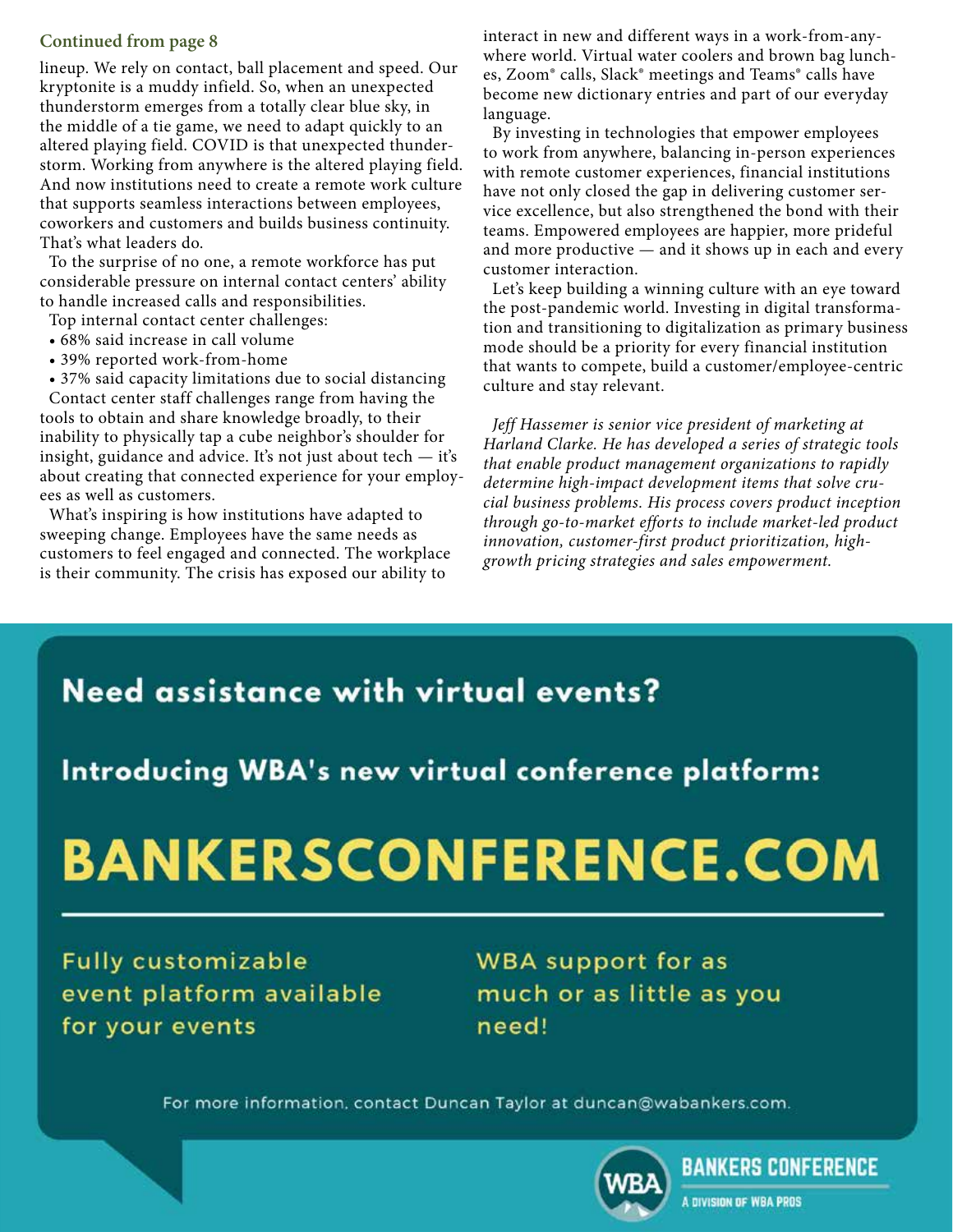# **One-Size Strategies Don't Fit All Situations:**  *Customized Overdraft Approach Offers Tailor-Made Solutions*

*By Mark Roe, Executive Vice President of National Sales, JFMA* The past year has highlighted the vital role community financial institutions play in helping businesses thrive and consumers maintain their financial well-being. It has also taught us a great deal about the industry's ability to overcome difficult obstacles in order to provide valuable services and advice to keep account holders and employees safe, maintain effective work environments and keep communities up and running.

Throughout all of the uncertainty, community banks have implemented solutions to address both their specific circumstances and their customers' changing financial needs. The ability to recognize evolving conditions and make adjustments along the way reinforces our industry's resiliency and the people who make it work.

#### **There's too much at stake for one-size-fits-all solutions**

As we look ahead to 2021, community banks will continue to face operational challenges, increased demands for technology and ongoing performance concerns due to the impact of the coronavirus. Likewise, many consumers will continue to experience uncertainties due to job loss or underemployment that threatens their financial security and increases their need for safe, reasonably priced products and services to address short-term liquidity needs.

With so many unknowns ahead, not implementing tailored solutions to fit your bank's situation—or the needs of your customers—can be costly in terms of operational efficiency, profitability, compliance certainty, and service quality.

# **Find the perfect fit**

For example, a customizable overdraft strategy can improve your overall results—based on your bank's specific operational and performance goals—with the following resources and support:

• Proven program management consulting maps out an effective plan to increase revenue potential, minimize charge-offs, maintain consistent customer communication and achieve continuous program improvement.

• In-depth employee education—that addresses your staffing situation—reinforces consistent program understanding, strengthens employee confidence and improves service quality.

• Reliable compliance expertise—along with periodic updates and advice—reduces regulatory uncertainty and legal risk.

• Fully disclosed, consumer-friendly processes and procedures strengthen customer loyalty.

# **Build trust with clear, consistent disclosure**

At the same time, a fully disclosed solution—supported by effective messaging and transparent processes—empowers customers to better manage their finances. Armed with more information, they are aware of the option to access overdraft coverage for necessary expenses and unexpected purchases when dealing with occasional economic challenges. Plus, the right messaging and communications recommendations provide support to program users in the following ways:

• Initial program explanation introduces customers to the benefits and responsibilities of using the program option.

• Ongoing communication re-educates them regarding how the program works, explains the service's value, describes the difference between available vs. actual balance, and offers other useful information and account management tips.

• Disclosed overdraft limits—that are reviewed periodically for adjustment—fit individual customers' situations and provide valuable peace of mind.

• Periodic account activity notifications address specific circumstances and reinforce your institution's commitment to better service.

#### **Tailor your solution with an eye on planned growth**

Financial institutions will continue to experience uncertainties that add stress to staff time and resources. Some of the most common issues include addressing sustainable revenue generation, increased competition, business activity restrictions, the pandemic's ongoing economic impact and changing customer needs.

Utilizing the recommendations and support provided by a professional overdraft consultant to implement and maintain customized program policies and procedures can reduce the burden on your staff. It is also an effective way to boost employee confidence, increase performance, strengthen compliance certainty, provide opportunities to create customer loyalty, and significantly increase your growth potential.

*JMFA is one of the most trusted names in the industry. Whether it's recovering lost revenue, uncovering new savings with vendor contract negotiations, creating more value, serving customers better or delivering a 100% compliant overdraft service—JMFA can help you deliver measurable results with proven solutions. To learn more, please contact your local representative or call us at (800) 809-2307.*

# **WBA VIRTUAL TRAINING**

# PROGRAMS DESIGNED FOR YOUR SCHEDULE

Visit www.wabankers.com/virtual to see our online, in-depth virtual offerings, including our sought-after Development Programs.